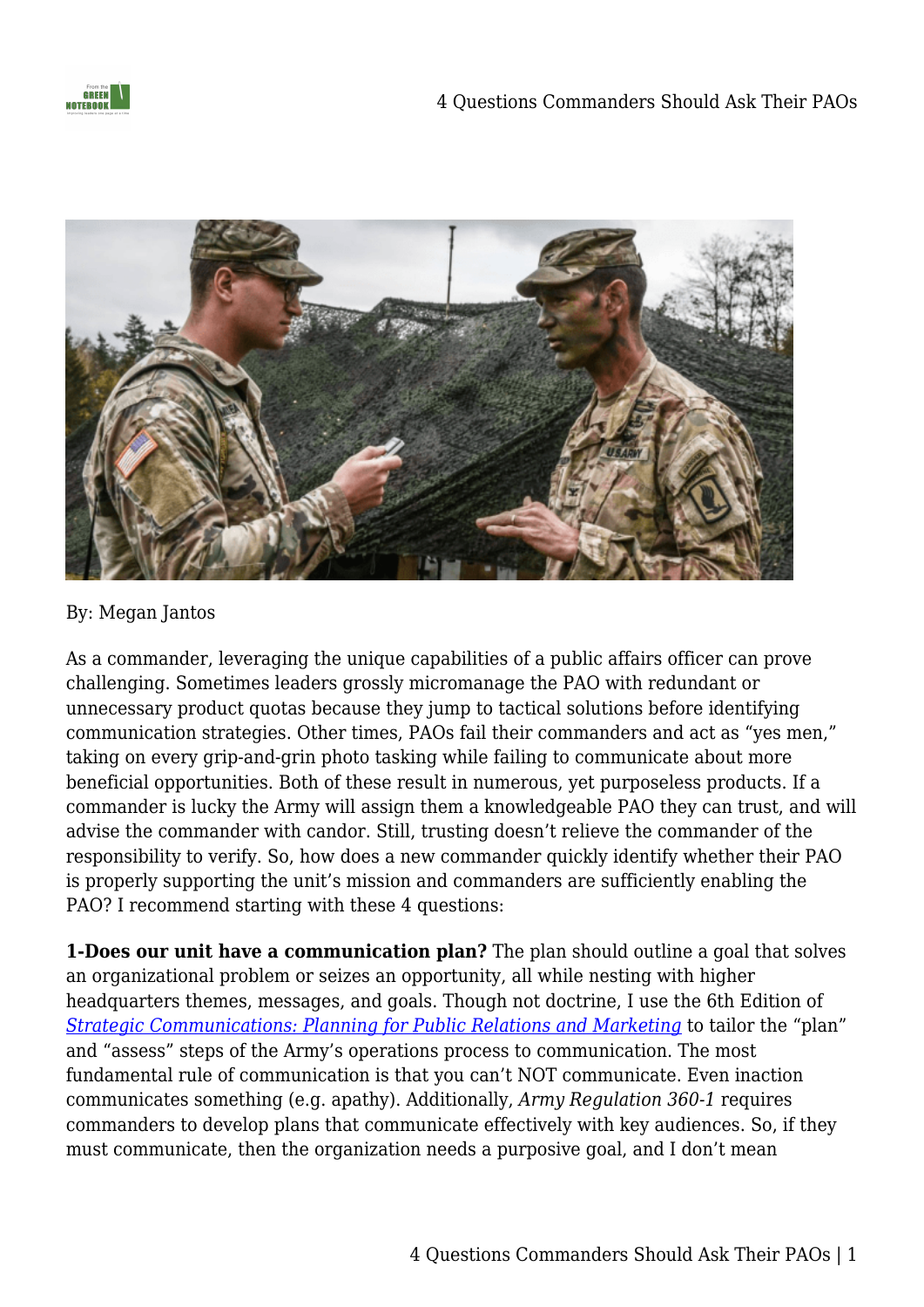

"because the CG says we need to write two articles per week."

## **2-Do our communication tactics support our communication objectives?** Let's

assume the unit PAO is high speed, low drag and he has a purposive plan filled with creative products. These products (e.g. newsletter, Facebook post) must actually support the defined objectives. This means every picture, video, or written product ideally communicates a specific message to a particular audience. PAOs utilize a process similar to the decide, detect, deliver, and assess (D3A) targeting methodology. Think of every unpublished product as a wasted bullet on the battlefield. If the key audience doesn't see the unit's products the unit may as well fire nothing at all. Objectives encompass the following traits: specific, measurable, attainable, time-bound, and mission driven.

**3-How are we measuring our communication plan's success?** For various reasons, public affairs shops often fail to move out of the "prepare" and "execute" steps of the operations process and into the assess or plan steps. A PAO shop that identifies measures of performance and effectiveness is an indicator of a successful operation. Conducting a media interview serves as a measure of performance. PAOs can determine the engagement's effectiveness through assessing whether communications reached the intended audience.

## **4-Have I resourced/supported the PAO to complete the aforementioned**

**requirements?** This is the most important question a commander can ask and explains some of the previously mentioned issues. Commanders support a communication plan when they ensure that the executive officer and operations officer incorporate updates into the unit battle rhythm. Many challenges stem from a combination of reduced on-hand personnel, available funds, network restrictions, low command priority, or inappropriate prioritization. Fixes for each typically require the commander to communicate their support to the staff through regular touch points. Unfortunately, many PAOs won't even ask for the commander's support for fear of sounding incapable. Worst yet, all the resources in the world won't help an incompetent or inexperienced PAO achieve success.

Commanders with PAOs lead vast staffs and require quick, simple ways to familiarize themselves during their first encounters. Whether the PAO arrives with answers in hand or desperately in need of quidance, these questions will give the new boss the answers they need to give refined guidance to one of their key communication advisors.

*Megan Jantos is a communication advisor to military leaders and working women. She believes effective communication–a firm handshake or well-aimed bullet–can solve any problem. You can find her on Twitter @MeganJantos, crushing weights at the gym, or*